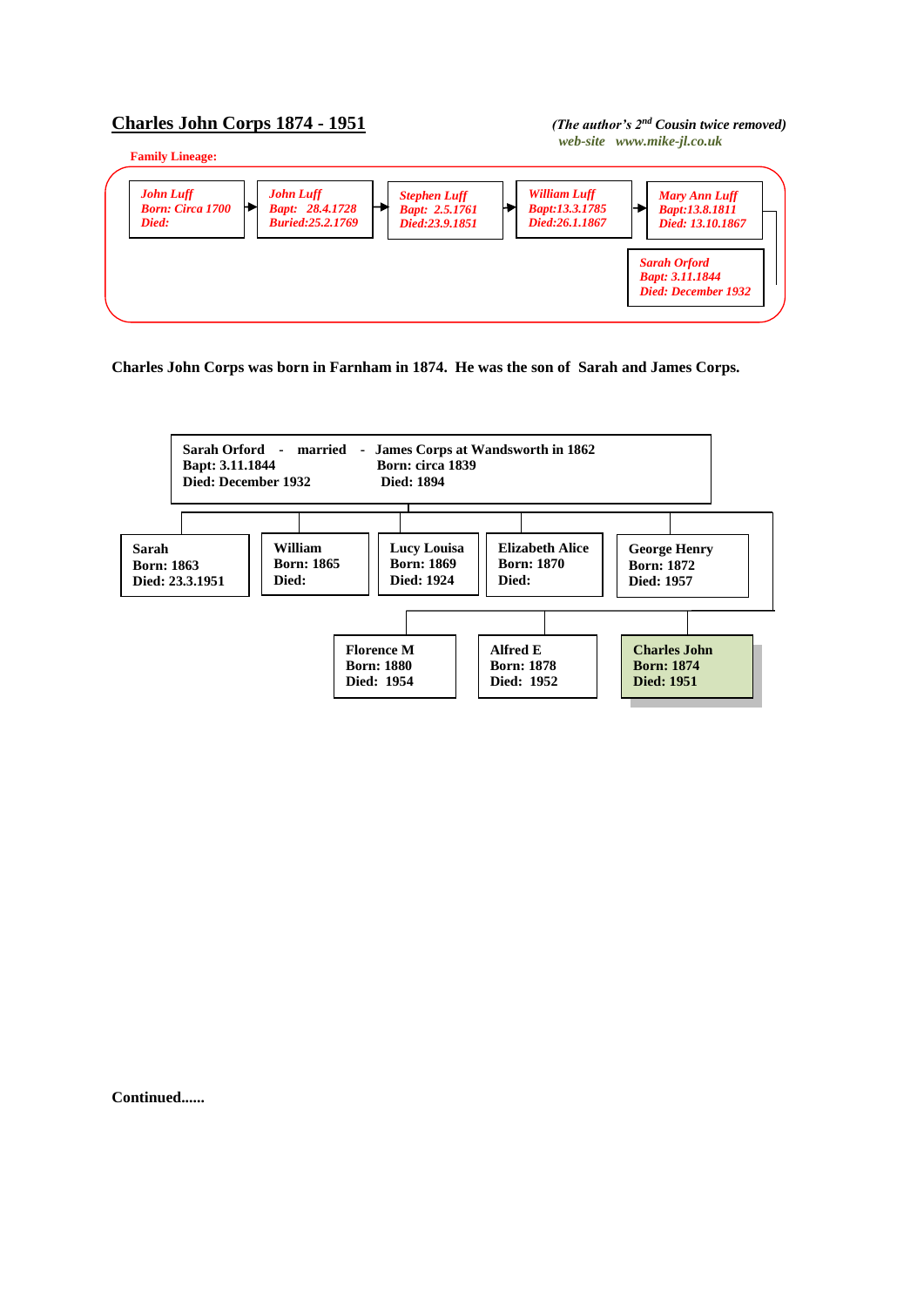| vil Parish [or Township] of<br>Jamham<br>ROAD, STREET, &c., | City or<br>Municipal Borough of<br><b>HOUSES</b>                                                                    | Municipal.Ward of                                                                 |                                         | Porliamentary Borough of            |                                                     | detinentioned Houses are situate within the Boundaries of the<br>Town or Village or<br>Homigt of<br>Farnham | Urban Sanitary District of<br>Cornel am                 |                                      | Rural Sanitary District of               | 38<br>[Page 5<br>Ecclesinstical Parish or<br>District of                                                                                               |
|-------------------------------------------------------------|---------------------------------------------------------------------------------------------------------------------|-----------------------------------------------------------------------------------|-----------------------------------------|-------------------------------------|-----------------------------------------------------|-------------------------------------------------------------------------------------------------------------|---------------------------------------------------------|--------------------------------------|------------------------------------------|--------------------------------------------------------------------------------------------------------------------------------------------------------|
| and No. or NAME of HOUSE<br>call the                        | $\begin{array}{l} \text{In.} \\ \text{In.} \\ \text{has bit:} \\ \text{of} \\ \text{of} \\ \text{(B.)} \end{array}$ | NAME and Surname of each<br>Person<br>lary and Mason                              | <b>RELATION</b><br>to<br>Head of Family | CON-<br>DITION<br>as to<br>Marriage | <b>AGE</b> last<br>Birthday<br>of<br>Males  Females |                                                                                                             | Rank, Profession, or OCCUPATION                         |                                      | WHERE BORN                               | lud leur<br>$\begin{array}{l} \textbf{(1) Dead-and-Dumb} \\ \textbf{(2) Blind} \\ \textbf{(3) Indeed is or Idiot} \\ \textbf{(4) Lumatio} \end{array}$ |
|                                                             |                                                                                                                     | ealler Murry<br>michi a Edwards                                                   | Fraar<br>Son<br>ekeee-                  | ludvic<br>umi                       | 32                                                  | basaket<br>Builder<br>Pask She Club                                                                         | Chortna Seco<br>Clark                                   | Run<br>sro.                          | Fainham<br>ÐО                            |                                                                                                                                                        |
| 10 Cast St                                                  |                                                                                                                     | salle. E Lineth<br>andrew Crosh<br>Conches ann 00                                 | Noitor<br>yead<br>urte                  | buure                               | $\mathcal{F}$                                       |                                                                                                             | Domistic Secret/ruise<br>Humber Hearder - 6 men. 2 lays | <b>BU</b><br>$\overline{\nu}$<br>170 | ño<br>po<br>$\mathcal{O}0$ .             | ume form B                                                                                                                                             |
|                                                             |                                                                                                                     | Undrew P. 80<br>rental o po.<br>Caech it.                                         | H<br>den                                | $x\in$                              | $\frac{3}{2}$<br>n                                  | Cholay.                                                                                                     |                                                         | 60<br>DÓ                             | neuriton                                 | Sarleally 108                                                                                                                                          |
| 109 Cast St.                                                |                                                                                                                     | $n_{U}$<br>Jarah a Bamplen<br>James Coch                                          | for-<br>Lenan<br>yeaa                   | Kum<br>max 41                       | N.                                                  |                                                                                                             | cuccal terminal<br>Farmer Maker                         | oe<br>00<br>rant.                    | Tumhan<br>$S_{\mathcal{O}}$ .<br>Bentley |                                                                                                                                                        |
|                                                             | Tarah                                                                                                               | so.<br>Jarah a oo<br>William 9. AU                                                | lcihl<br>Oughton<br>Jor                 | $\tau$<br>Genau                     | 38<br>18                                            | tres Nation                                                                                                 |                                                         | Turrey<br>erv<br>$\mathbf{v}$        | ainhau<br>p0<br><b>NO</b>                |                                                                                                                                                        |
|                                                             | Lucy 1                                                                                                              | blizabeth a wo.<br>Cource. Sx                                                     | Ouces help<br>ЮO                        | w<br>-                              | 13                                                  | Transes Maker<br>deholar<br>so                                                                              |                                                         | $\mathbf{v}$<br>00                   | bo<br>4,90                               |                                                                                                                                                        |
|                                                             | Charles<br>alluus                                                                                                   | p0<br>$A$ <sub>1</sub><br>po                                                      | dow<br>Jow<br>Low                       |                                     | 6<br>$\prec$                                        | 00<br>$^{oo}$                                                                                               |                                                         | 670<br>650<br>690                    | p0<br>490<br>50                          |                                                                                                                                                        |
| 108 bac/Street                                              |                                                                                                                     | Horence ell . Do<br>Joseph Stepwood<br>Rosetto  120                               | Wear les<br>Treall                      | Ular 145                            | $\mathcal{U}_{\mathsf{m}}$                          | Thormatic                                                                                                   |                                                         | 470<br>$40^{\circ}$<br>Bec<br>ko.    | $\mathcal{O}$<br>w                       |                                                                                                                                                        |
|                                                             | ٠                                                                                                                   |                                                                                   | tirto                                   | PD.                                 |                                                     |                                                                                                             |                                                         | June                                 | Place<br>reer                            |                                                                                                                                                        |
| Total of Houses                                             |                                                                                                                     | ore.-Draw the per through such of the words of the headings as are inappropriate, | Total of Males and Females              |                                     |                                                     |                                                                                                             |                                                         |                                      |                                          |                                                                                                                                                        |

**The 1881 Census shows Charles John living with his parents at 109, East Street, Farnham. Charles was 6 years of age and at school.**

| <b>Name</b>              | <b>Position in</b><br>House | <b>Condition Age/Sex</b> |                  | <b>Profession</b>       | <b>Birth Place</b>     |
|--------------------------|-----------------------------|--------------------------|------------------|-------------------------|------------------------|
| <b>James Corps</b>       | Head                        | <b>Married</b>           | 41 Male          | <b>Harness Maker</b>    | <b>Farnham, Surrey</b> |
| <b>Sarah Corps</b>       | Wife                        | <b>Married</b>           | 38 F/male        |                         | Farnham, Surrey        |
| <b>Sarah Corps</b>       | <b>Daughter</b>             | <b>Single</b>            |                  | 18 F/male Harness Maker | Farnham, Surrey        |
| <b>William J Corps</b>   | Son                         | <b>Single</b>            | 16 Male          | <b>Harness Maker</b>    | Farnham, Surrey        |
| Lucy L Corps             | <b>Daughter</b>             |                          | 13 F/male School |                         | Farnham, Surrey        |
| <b>Elizabeth A Corps</b> | <b>Daughter</b>             |                          | 11 F/male School |                         | <b>Farnham, Surrey</b> |
| <b>George H Corps</b>    | Son                         |                          | Male<br>8.       | School                  | <b>Farnham, Surrey</b> |
| <b>Charles J Corps</b>   | <b>Son</b>                  |                          | 6 Male           | <b>School</b>           | <b>Farnham, Surrey</b> |
| <b>Alfred E Corps</b>    | Son                         |                          | 3 Male           |                         | <b>Farnham, Surrey</b> |
| <b>Florence M Corps</b>  | <b>Daughter</b>             |                          | 11mths F/male    |                         | <b>Farnham, Surrey</b> |

**Continued........**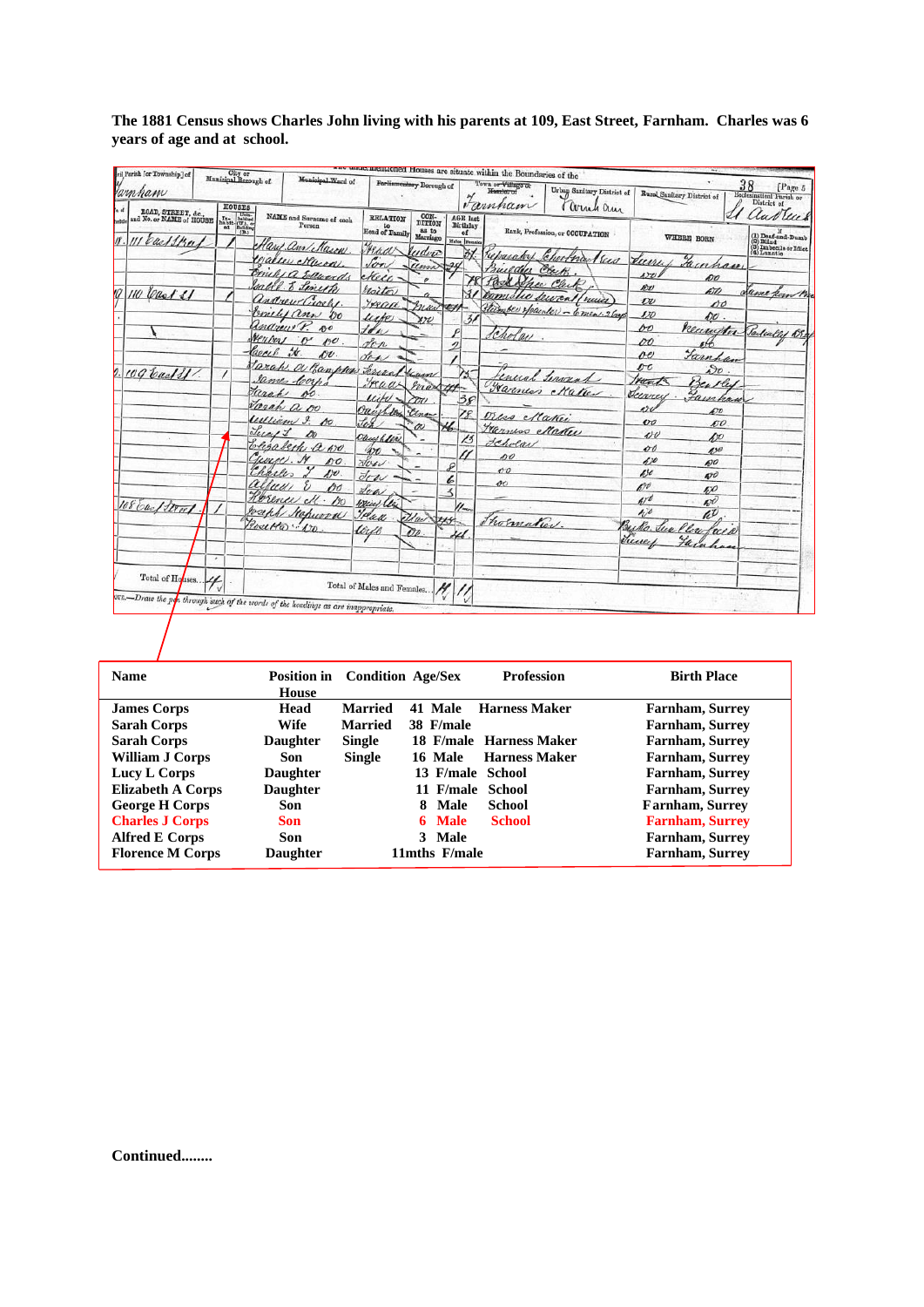**The 1891 Census shows Charles living with his parents at 109, East Street, Farnham. Charles was 16 and employed in the coach building industry.**

|                   | Civil Parish<br>FARNHAM                        |          |                         | Municipal Borough |         | -Manisipal Ward                                        |                      |             | Urban Sanitary District 1<br>FARNHAM |                                      |         | Royal Senilary District<br>Town or Vilage or Hamlet<br><b>FARNHAM</b> |                          |                         |                | Parliamentary Becough or<br>Division<br>· unlaboral | $\begin{array}{ c } \hline \textbf{Euclidean Total } \\\textbf{Partial } \\\hline \textbf{And}(E) \\\hline \end{array}$<br>RNHAM |
|-------------------|------------------------------------------------|----------|-------------------------|-------------------|---------|--------------------------------------------------------|----------------------|-------------|--------------------------------------|--------------------------------------|---------|-----------------------------------------------------------------------|--------------------------|-------------------------|----------------|-----------------------------------------------------|----------------------------------------------------------------------------------------------------------------------------------|
| Cols. 1           |                                                |          | $\overline{\mathbf{a}}$ | $\overline{A}$    | $\circ$ | a<br><b>NAME</b> and Sumano of                         | ×<br><b>RELATION</b> |             | CON-<br>DITION                       | $\mathbf{p}$<br>AGE last<br>Birthday | 10      | $\overline{v}$                                                        | 19   18   14<br>Employer | <b>Easts</b>            |                | 15<br><b>WHERE BORN</b>                             | 16<br>If (1) Deaf-and-Dumb<br>(9) Bind<br>(9) Lunatin, Imbocile<br>or Idiot                                                      |
| No. of<br>Schodzk | B0AD, STREET, &c., and<br>No. or NAME of HOUSE |          | <b>HOUSES</b>           |                   |         | each Person                                            | to<br>Head of Family |             | 88.50<br>Marriage Mon Pensis         | αf                                   |         | PROFESSION or OCCUPATION                                              |                          |                         | <b>British</b> |                                                     |                                                                                                                                  |
|                   |                                                |          |                         |                   |         | amelia Chanked                                         | saur                 |             |                                      |                                      | স       | Peholar                                                               |                          |                         |                | teinham<br>Lussen                                   |                                                                                                                                  |
|                   |                                                |          |                         |                   |         | Lucy<br>m                                              | saur                 |             |                                      |                                      |         | de                                                                    |                          |                         |                | do                                                  |                                                                                                                                  |
|                   |                                                |          |                         |                   |         | Laura                                                  | seur                 |             |                                      |                                      | ᢦ       |                                                                       |                          | $\times$                |                | 11                                                  |                                                                                                                                  |
|                   | 183 105 rast                                   | JŽ       |                         |                   |         | James Robinson                                         | Keed                 |             | m                                    | 合                                    |         | sumeyman Sproude                                                      |                          |                         |                | K o<br>do                                           |                                                                                                                                  |
|                   |                                                |          |                         |                   |         | Laura                                                  | Caise                |             | m <sub>l</sub>                       |                                      | du Cons | e. Curred<br>nes<br>Ree me                                            |                          |                         |                | u                                                   |                                                                                                                                  |
|                   |                                                |          |                         |                   |         | Louisa M. P. Wilso                                     |                      | niece       |                                      |                                      |         |                                                                       |                          |                         |                | Susa<br>Brighton                                    |                                                                                                                                  |
|                   | $N_{44}$ 106+104                               | $\ell v$ |                         |                   |         | Elvin abeck<br>Hawke                                   |                      | Head        | lack                                 |                                      |         | Helterinwoman                                                         | Χ                        |                         |                | templan<br>urres                                    |                                                                                                                                  |
|                   |                                                |          |                         |                   |         | Smith<br>do                                            |                      | saue        | Ω                                    |                                      | λ       |                                                                       |                          |                         |                | ao                                                  |                                                                                                                                  |
|                   |                                                |          |                         |                   |         | انتصه<br>o<br>do                                       |                      | Saur        | P                                    |                                      |         |                                                                       |                          |                         |                | Ke<br>ø                                             |                                                                                                                                  |
|                   | $185 - 108$                                    | Dъ       |                         |                   |         | Eugenel n Page                                         |                      | Head        | leid                                 |                                      |         | Murar Drek                                                            |                          |                         | $\mathbf x$    | ĽΖ<br>moon                                          |                                                                                                                                  |
|                   |                                                |          |                         |                   |         | Ausur/a<br>d.a                                         | bauer                |             |                                      |                                      |         | Scholar                                                               |                          |                         |                | Eure<br>Rewmalin                                    |                                                                                                                                  |
|                   |                                                |          |                         |                   |         | Charles<br>do                                          |                      | lon         |                                      |                                      |         | Veholar                                                               |                          |                         |                | templan<br>do                                       |                                                                                                                                  |
|                   |                                                |          |                         |                   |         | $\mathbf{v}_a$<br>Jehn                                 |                      | lon         |                                      | 6                                    |         | Sepolen                                                               |                          |                         |                | do<br>no                                            |                                                                                                                                  |
|                   | 104                                            | $\theta$ |                         |                   |         | Corsos<br>fames.                                       | Head                 |             | n(                                   | স্ব                                  |         | Endoller                                                              |                          |                         | x              | do<br>do                                            |                                                                                                                                  |
| 186               |                                                |          |                         |                   |         | do<br>Sanad                                            | Wife                 |             | $\mathfrak{A}$                       |                                      |         |                                                                       |                          |                         |                | do<br>d n                                           |                                                                                                                                  |
|                   |                                                |          |                         |                   |         | do<br>H<br>George                                      |                      | len         |                                      |                                      |         | Mass naper Jurneyou                                                   |                          | Χ                       |                | do                                                  | do                                                                                                                               |
|                   |                                                |          |                         |                   |         | do<br>Blaske                                           |                      | <u>len</u>  | д                                    | <b>X6</b>                            |         | rackbeming                                                            |                          | $\overline{\mathbf{x}}$ |                | d <sub>D</sub>                                      | do                                                                                                                               |
|                   |                                                | ¥        |                         |                   |         | do<br>allegal                                          |                      | lon         | ō                                    | Σ                                    |         | Carcell Lummay                                                        |                          | x                       |                | d'                                                  | do                                                                                                                               |
|                   |                                                |          |                         |                   |         | Horance m<br>do                                        |                      | caus,       |                                      |                                      | 70      | teholo                                                                |                          |                         |                |                                                     | ao                                                                                                                               |
|                   |                                                |          |                         |                   |         | Cleence<br>refice                                      | Violoi               |             |                                      |                                      | ħ       |                                                                       |                          |                         |                |                                                     |                                                                                                                                  |
|                   |                                                | Ar       |                         |                   |         | andrew buoshy                                          |                      | <b>Read</b> | m                                    | ÌХ                                   |         | alter & becorator X<br>$\frac{1}{2}$                                  |                          |                         |                | teunley<br>wires                                    |                                                                                                                                  |
|                   | 184 40                                         |          |                         |                   |         | Emily<br>$\alpha$<br>do                                |                      | turke       | m                                    |                                      |         |                                                                       |                          |                         |                | Carolineach<br>into                                 | bee.                                                                                                                             |
|                   |                                                |          |                         |                   |         | Gadrow<br>da                                           |                      | lah,        |                                      | 观                                    |         | Lember                                                                |                          | X                       |                | χλ<br>do                                            |                                                                                                                                  |
|                   |                                                |          |                         |                   |         | do<br>Heolend 8                                        |                      | lon         |                                      | $\overline{\mathbf{x}}$              |         | Balan                                                                 |                          |                         |                | Lewilan<br>Surrey                                   |                                                                                                                                  |
|                   |                                                |          |                         |                   |         | de<br>⊭                                                |                      | low         |                                      | ኡ                                    |         | icholes                                                               |                          |                         |                | do<br>КR                                            |                                                                                                                                  |
|                   |                                                |          |                         |                   |         | beach<br>e                                             |                      | saus        |                                      |                                      |         | h                                                                     |                          |                         |                | do<br>do                                            |                                                                                                                                  |
|                   |                                                |          |                         |                   |         | madel<br>las do                                        |                      | low         |                                      | کا                                   |         |                                                                       |                          |                         |                | do<br>do                                            |                                                                                                                                  |
|                   |                                                |          |                         |                   |         | aubrey Au                                              |                      |             |                                      |                                      |         |                                                                       |                          |                         |                | N.s                                                 | do                                                                                                                               |
|                   |                                                | ٠        |                         |                   |         | معرا                                                   |                      | Acur<br>luw | ø                                    |                                      | ۲k      | univel sens                                                           |                          |                         |                | Hants<br>Crocken                                    |                                                                                                                                  |
|                   |                                                |          |                         |                   |         | Shorten<br>Rudia A.                                    |                      |             | kid                                  |                                      |         | Schoolmichean<br>Rathad                                               |                          |                         |                | Surrey<br>Funda                                     |                                                                                                                                  |
|                   | 18811                                          | дν       | $\prime$                |                   |         | There<br>Mayn am                                       |                      | Hoad        |                                      |                                      |         | Clar<br>ochemica                                                      |                          | Х                       |                | as                                                  | a.                                                                                                                               |
|                   |                                                |          |                         |                   |         | finn!<br><i><u><b><i><u>Unero</u></i></b></u></i><br>â |                      |             |                                      |                                      |         |                                                                       |                          |                         |                |                                                     |                                                                                                                                  |

| <b>Name</b>             | <b>House</b>    | Position in Condition Age/Sex |                  | <b>Profession</b>      | <b>Birth Place</b>     |
|-------------------------|-----------------|-------------------------------|------------------|------------------------|------------------------|
| <b>James Corps</b>      | Head            | <b>Married</b>                | 57 Male          | Sadler                 | <b>Farnham, Surrey</b> |
| <b>Sarah Corps</b>      | Wife            | <b>Married</b>                | 46 F/male        |                        | <b>Farnham, Surrey</b> |
| <b>George H Corps</b>   | Son             |                               | 18               | Male Harness maker     | <b>Farnham, Surrey</b> |
| <b>Charles J Corps</b>  | Son             |                               |                  | 16 Male Coach industry | <b>Farnham, Surrey</b> |
| <b>Alfred E Corps</b>   | Son             |                               |                  | 13 Male Coach industry | Farnham, Surrey        |
| <b>Florence M Corps</b> | <b>Daughter</b> |                               | 10 F/male School |                        | <b>Farnham, Surrey</b> |
| <b>Ellie Clevees</b>    | Visitor         |                               |                  |                        | London                 |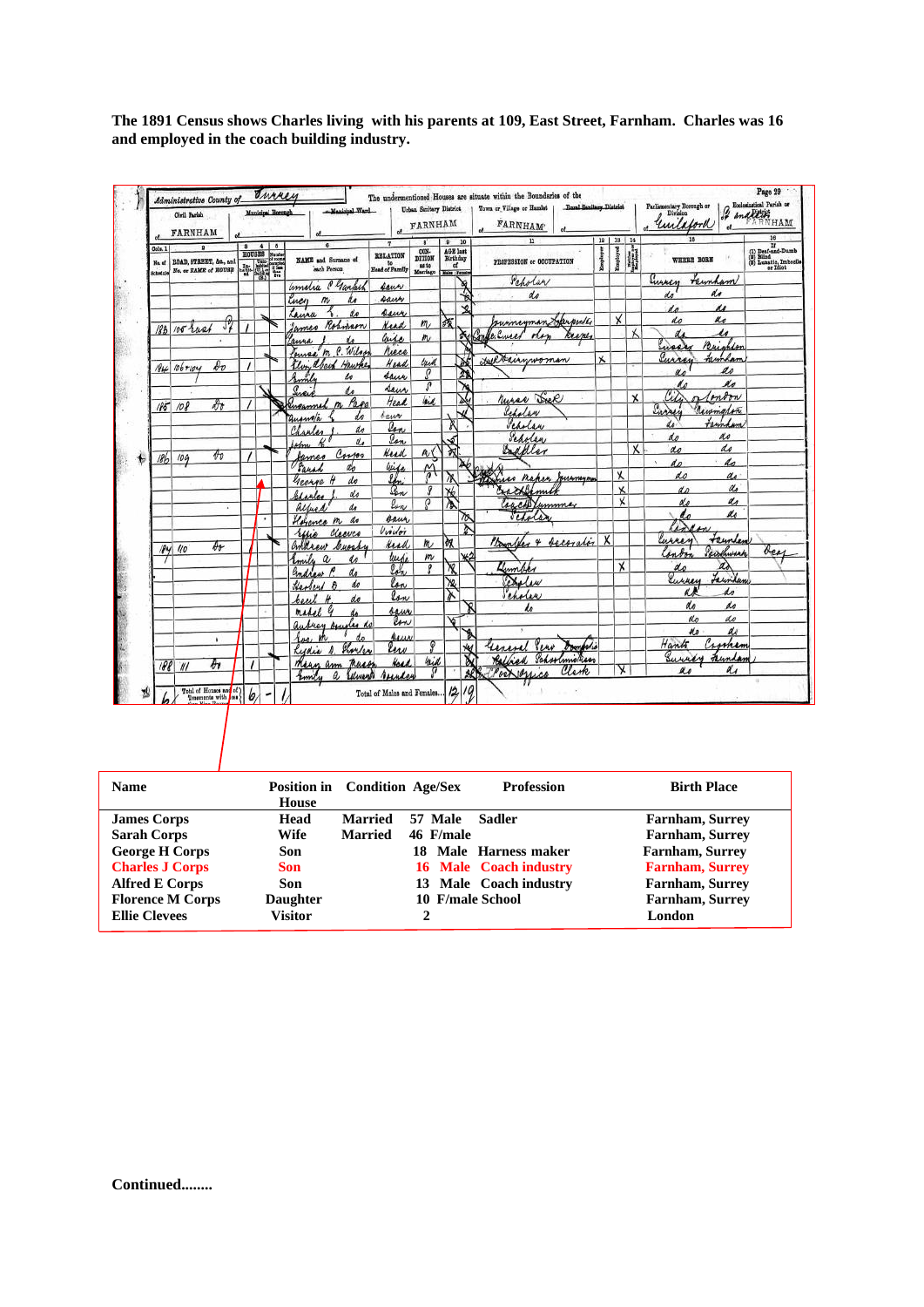**Charles John Corps enlisted in the Royal Engineers on 15th November, 1898. His trade on enlistment** was a wheelwright. His record shows he was 5ft 6 1/2 ins tall, 10stone 3lbs in weight. He had a dark  **complexion, brown eyes and black hair.**

**His service career as follows:**

| 15.11.1898 | to | 20.10.1899              |
|------------|----|-------------------------|
| 21.10.1899 | to | 10.10.1902              |
| 11.10.1902 | to | 4. 1. 1910              |
| 5. 1.1910  | to | 18.4.1912               |
| 19. 4.1912 | to | 14. 8. 1914             |
| 16. 8.1914 | to | 16.11.1915              |
| 17.11.1915 | to | 11. 5.1916              |
| 12.5.1916  | to | 18.4.1919               |
| 19.4.1919  | to | 12.12.1919 (Discharged) |
|            |    |                         |



**Continued.......**